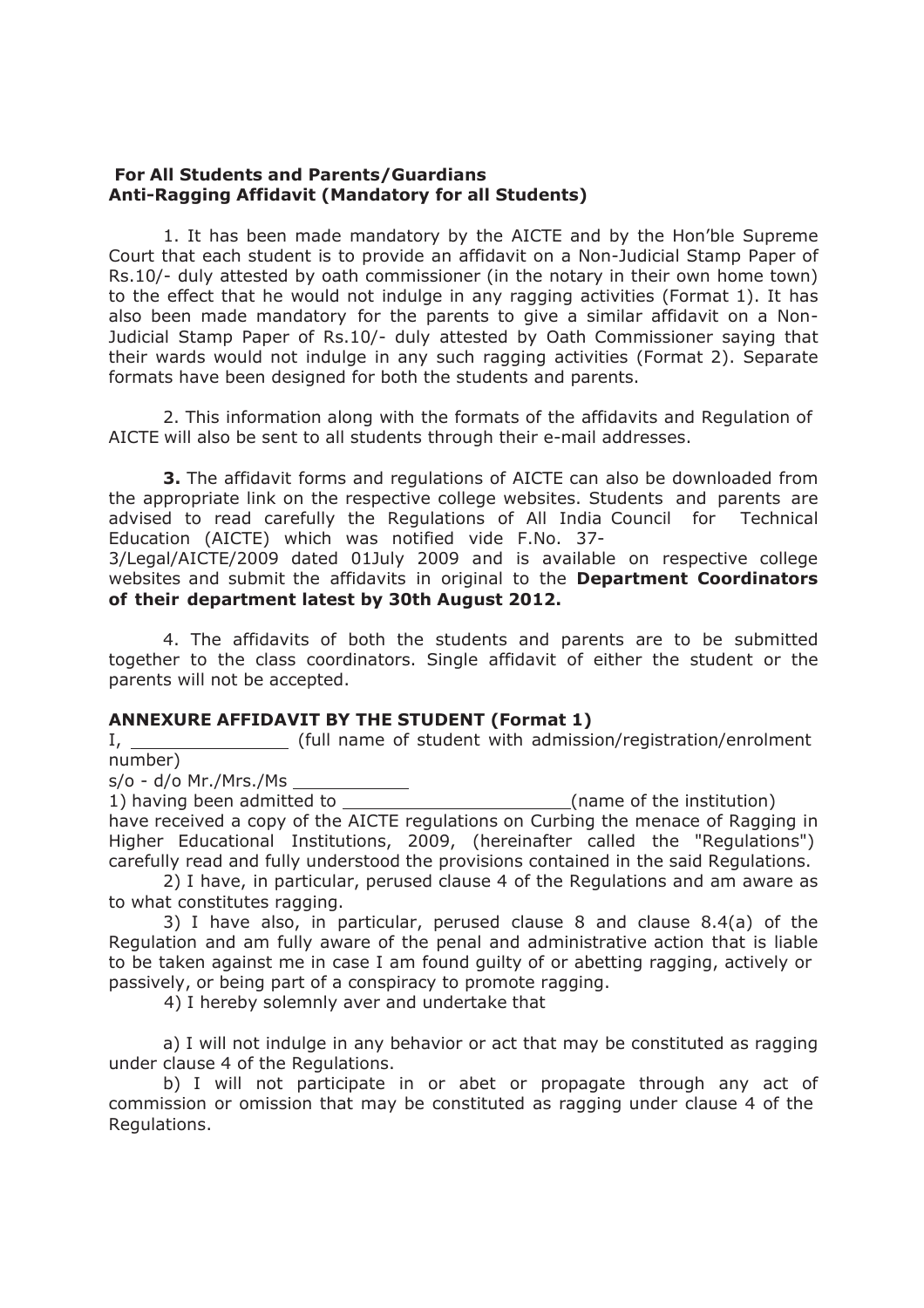5) I hereby affirm that, if found guilty of ragging, I am liable for punishment according to clause 8.4(a) of the Regulations, without prejudice to any other criminal action that may be taken against me under any penal law or any law for the time being in force.

6) I hereby declare that I have not been expelled or debarred from admission in any institution in the country on account of being found guilty of, abetting or being part of a conspiracy to promote, ragging; and further affirm that, in case the declaration is found to be untrue, I am aware that my admission my word is liable to be cancelled.

**Declared this \_ day** of \_\_\_\_\_\_\_\_ \_\_\_\_\_\_\_month of \_

## **year Signature of Deponent Name**

**VERIFICATION**

Verified that the contents of this affidavit are true to the best of my knowledge and no part of the affidavit is false and nothing has been concealed or misstated therein.

Verified at (place) on this the (day) of (month) (year)

Signature of deponent

Solemnly affirmed and signed in my presence on this the (day) of month, (year) after reading the contents of this affidavit.

**OATH COMMISSIONER**

# **ANNEXURE II AFFIDAVIT BY PARENT/GUARDIAN**

**(Format 2)**

I, Mr./Mrs./Ms.

(full name of parent/guardian) father / mother/guardian of

(full name of student with admission /registration/enrolment number),

1) having been admitted to (name of the Institution), have received a copy of the AICTE regulations on Curbing the menace of Ragging in Higher Educational Institutions, 2009, (hereinafter called the "Regulations") carefully read and fully understood the provisions contained in the said Regulations.

2) I have, in particular, perused clause 4 of the Regulations and am aware as to what constitutes ragging.

3) I have also, in particular, perused clause 8 and clause 8.4(a) of the Regulations and am fully aware of the penal and administrative action that is liable to be taken against my ward in case he/she is found guilty or abetting ragging,

actively or passively, or being part of a conspiracy to promote ragging.

4) I hereby solemnly aver and undertake that

a) My ward will not indulge in any behavior or act that may be constituted as ragging under clause 4 of the Regulations.

b) My ward will not participate in or abet or propagate through any act of commission or omission that may be constituted as ragging under clause 4 of the Regulations.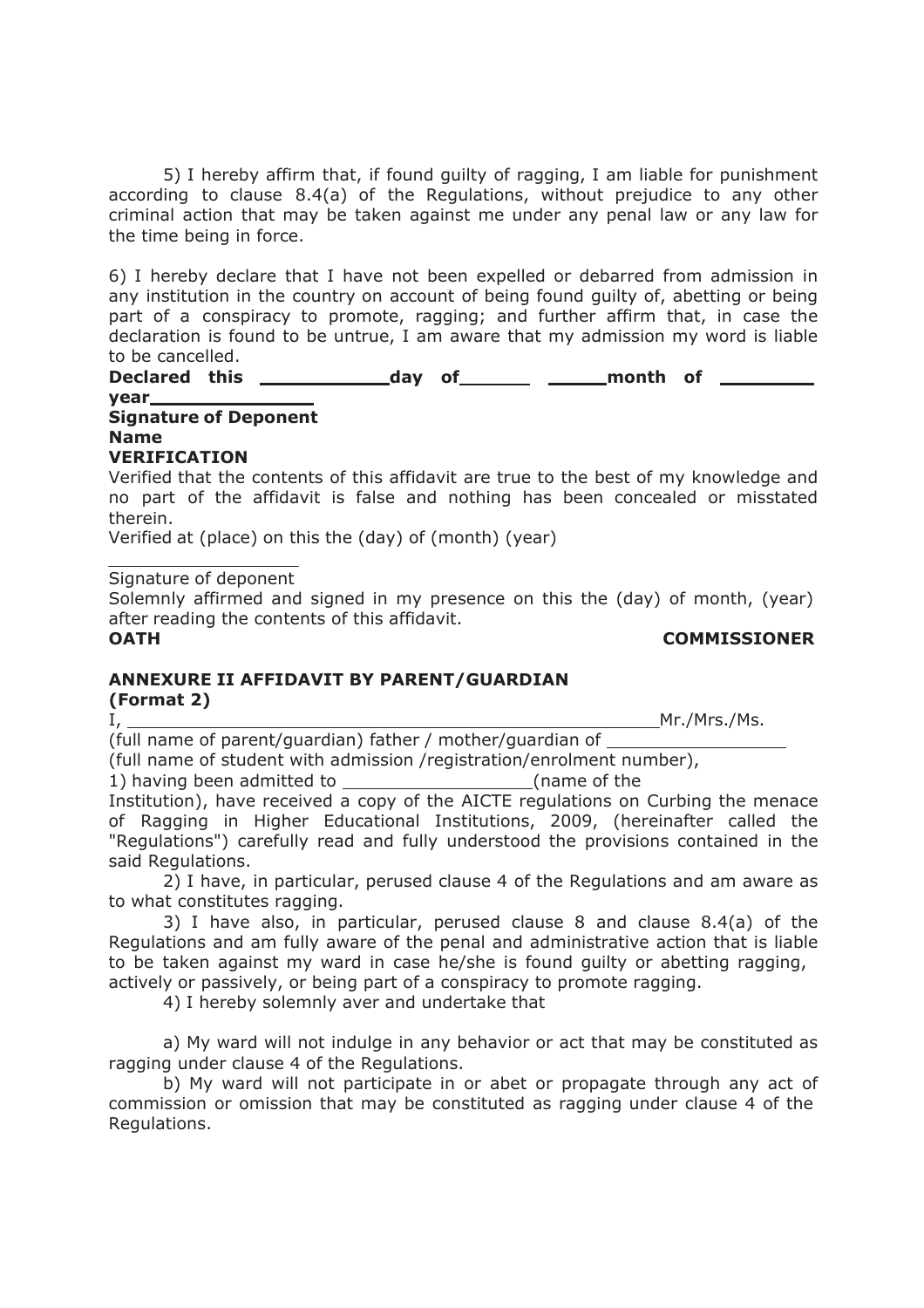5) I hereby affirm that, if found guilty of ragging, my word is liable for punishment according to clause 8.4(a) of the Regulations, without prejudice to any other criminal action that may be taken against my ward under any penal law or any law for the time being in force.

6) I hereby declare that my word has not been expelled or debarred from admission in any institution in the country on account of being found guilty of, abetting or being part of a conspiracy to promote, ragging; and further affirm that, in case the declaration is found to be untrue, I am aware that my admission my word is liable to be cancelled.

Declared this \_\_\_\_\_\_\_\_\_\_ day of \_\_\_\_\_\_\_\_\_ month of \_\_\_\_\_\_\_year \_\_\_\_\_\_\_\_\_\_\_\_\_\_\_\_\_ **Signature of Deponent Name: Address: Telephone/Mobile No: VERIFICATION** Verified that the contents of this affidavit are true to the best of my knowledge and

no part of the affidavit is false and nothing has been concealed or misstated therein.

Verified at  $\qquad \qquad$  (place) on this the  $\qquad \qquad$  (day) of  $\qquad$  (month) and  $\qquad \qquad$  (year) **Signature of deponent**

Solemnly affirmed and signed in my presence on this the (day) of month, (year) after reading the contents of this affidavit.

**OATH COMMISSIONER**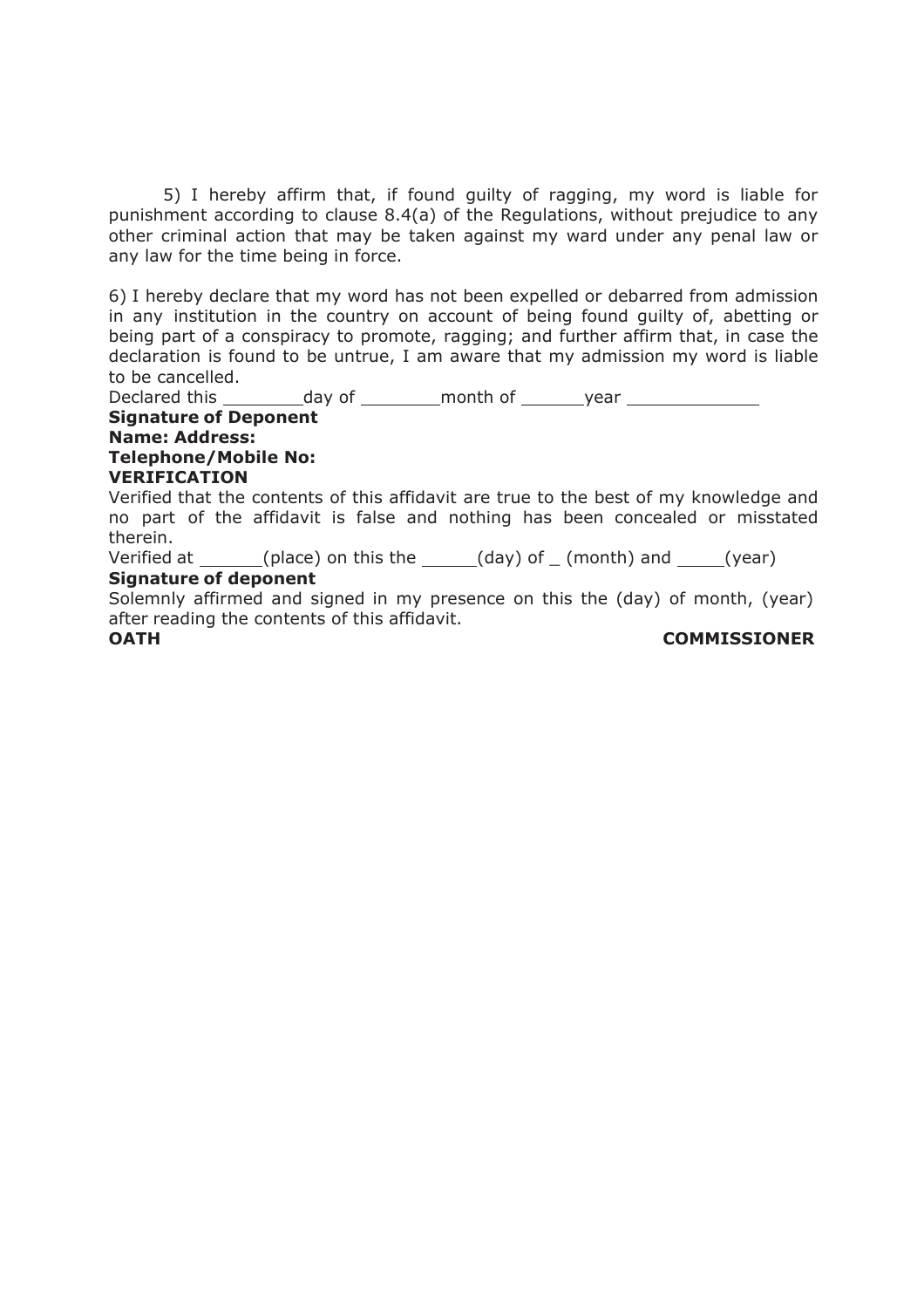## **ALL INDIA COUNCIL FOR TECHNICAL EDUCATION New Delhi NOTIFICATION Dated 01-07-2009**

## **Sub: Prevention and prohibition of Ragging in Technical Institutions, Universities including Deemed to be Universities imparting technical education.**

**F.No.37-3/Legal/AICTE/2009 –** In exercise of the powers conferred under Section 23 read with Section 10 (b), (g), (p) and (q) of AICTE Act, 1987, the All India Council for Technical Education, hereby makes the following Regulations:-

## **1. Short title and commencement:-**

(i) These Regulations may be called the All India Council for Technical Education (Prevention and Prohibition of Ragging in Technical Institutions, Universities including Deemed to be Universities imparting technical education) Regulations 2009.

(ii) They shall come into force on the date of the notification.

## **2. Objectives:-**

In view of the directions of the Hon<sup>«</sup> ble Supreme Court in SLP No. 24295 of 2006

dated 16-05-2007 and in Civil Appeal number 887 of 2009, dated 08-05-2009 to prohibit, prevent and eliminate the scourge of ragging including any conduct by any student or students whether by words spoken or written or by an act which has the effect of teasing, treating or handling with rudeness a fresher or any other student, or indulging in rowdy or undisciplined activities by any student or students which causes or is likely to cause annoyance, hardship or psychological harm or to raise fear or apprehension thereof in any fresher or any other student or asking any student to do any act which such student will not in the ordinary course do and which has the effect of causing or generating a sense of shame, or torment or embarrassment so as to adversely affect the physique or psyche of such fresher or any other student, with or without an intent to derive a sadistic pleasure or showing off power, authority or superiority by a student over any fresher or any other student, in all higher education institutions in the country, and thereby, to provide for the healthy development, physically and psychologically, of all students, the All India Council for Technical Education,(AICTE) brings forth these Regulations.

## **3. Definitions:-**

(a) **"Act"** means the All India Council for Technical Education Act 1987 (52 of 1987);

(b) "**Technical Institution**" means an institution of Government, Government Aided and Private (self financing) conducting the courses/programmes in the field of technical education, training and research in Engineering, Technology including MCA, Architecture, Town Planning, Management, Pharmacy, Hotel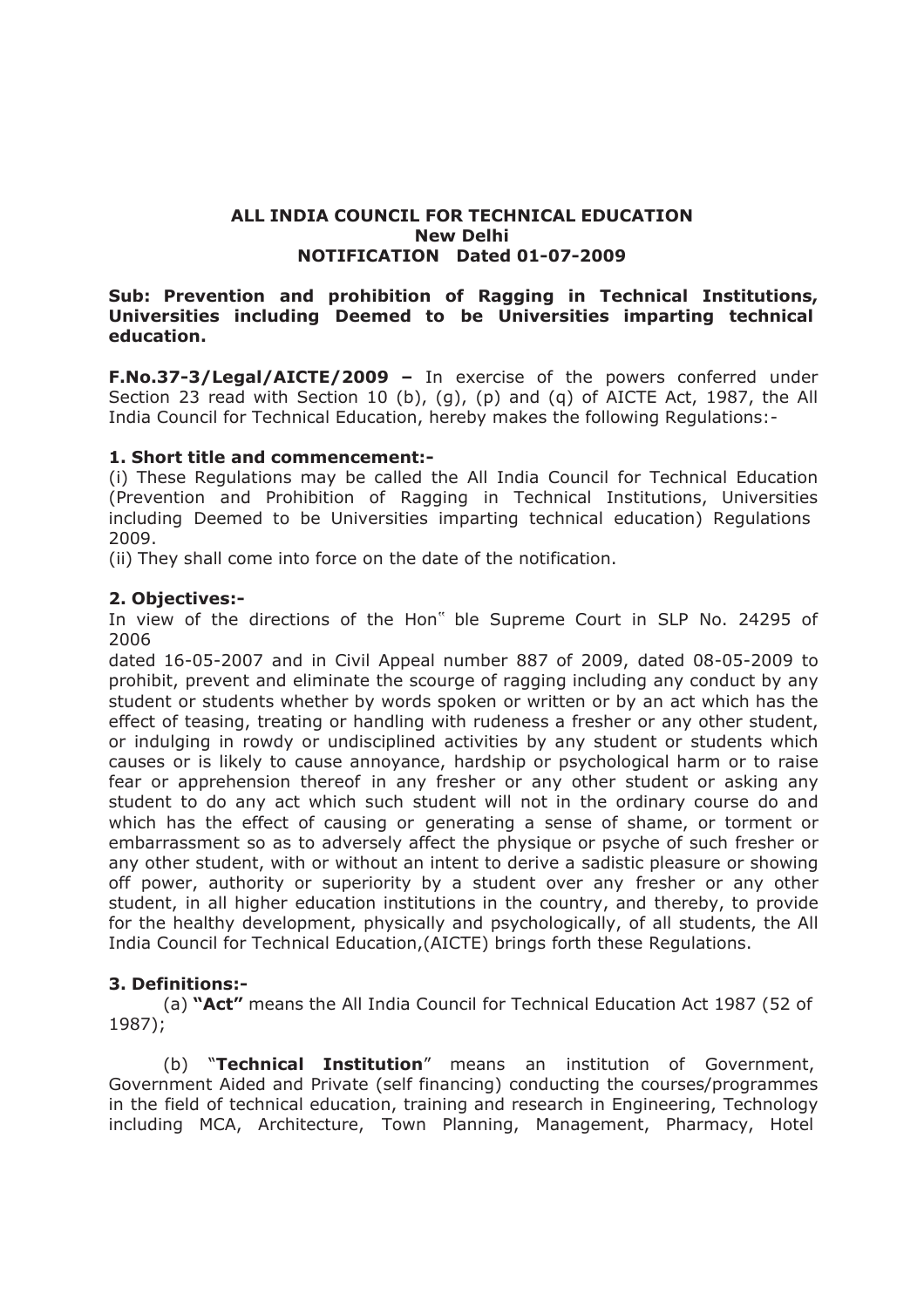Management & Catering Technology, Applied Arts & Crafts and such other programmes and areas as notified by the Council from time to time;

(c) **"University**" means a University defined under clause (f) of section 2 of the University Grants Commission Act, 1956 and includes an institution deemed to be a University under section 3 of that Act.

(d) **"Academic year**" means the period from the commencement of admission of students in any course of study in the institution up to the completion of academic requirements for that particular year.

(e) **"Head of the institution**" means the Vice-Chancellor in case of a university or a deemed to be university, the Principal or the Director or such other designation as the executive head of the institution or the college is referred.

(f) **"Fresher**" means a student who has been admitted to an institution and who is undergoing his/her first year of study in such institution.

(g) Words and expressions used and not defined herein but defined in the Act or in the General Clauses Act, 1887, shall have the meanings respectively assigned to them in the Act or in the General Clauses Act, 1887, as the case may be. And

(h) All other words and expressions used herein and not defined but defined in the All India Council for Technical Education Act, 1987 (52 of 1987), shall have the meanings respectively assigned to them in the said Act;

**4 What constitutes Ragging: -** Ragging constitutes one or more of any of the following acts:

a. any conduct by any student or students whether by words spoken or written or by an act which has the effect of teasing, treating or handling with rudeness a fresher or any other student;

b. indulging in rowdy or undisciplined activities by any student or students which causes or is likely to cause annoyance, hardship, physical or psychological harm or to raise fear or apprehension thereof in any fresher or any other student;

c. asking any student to do any act which such student will not in the ordinary course do and which has the effect of causing or generating a sense of shame, or torment or embarrassment so as to adversely affect the physique or psyche of such fresher or any other student;

d. any act by a senior student that prevents, disrupts or disturbs the regular academic activity of any other student or a fresher;

e. exploiting the services of a fresher or any other student for completing the academic tasks assigned to an individual or a group of students.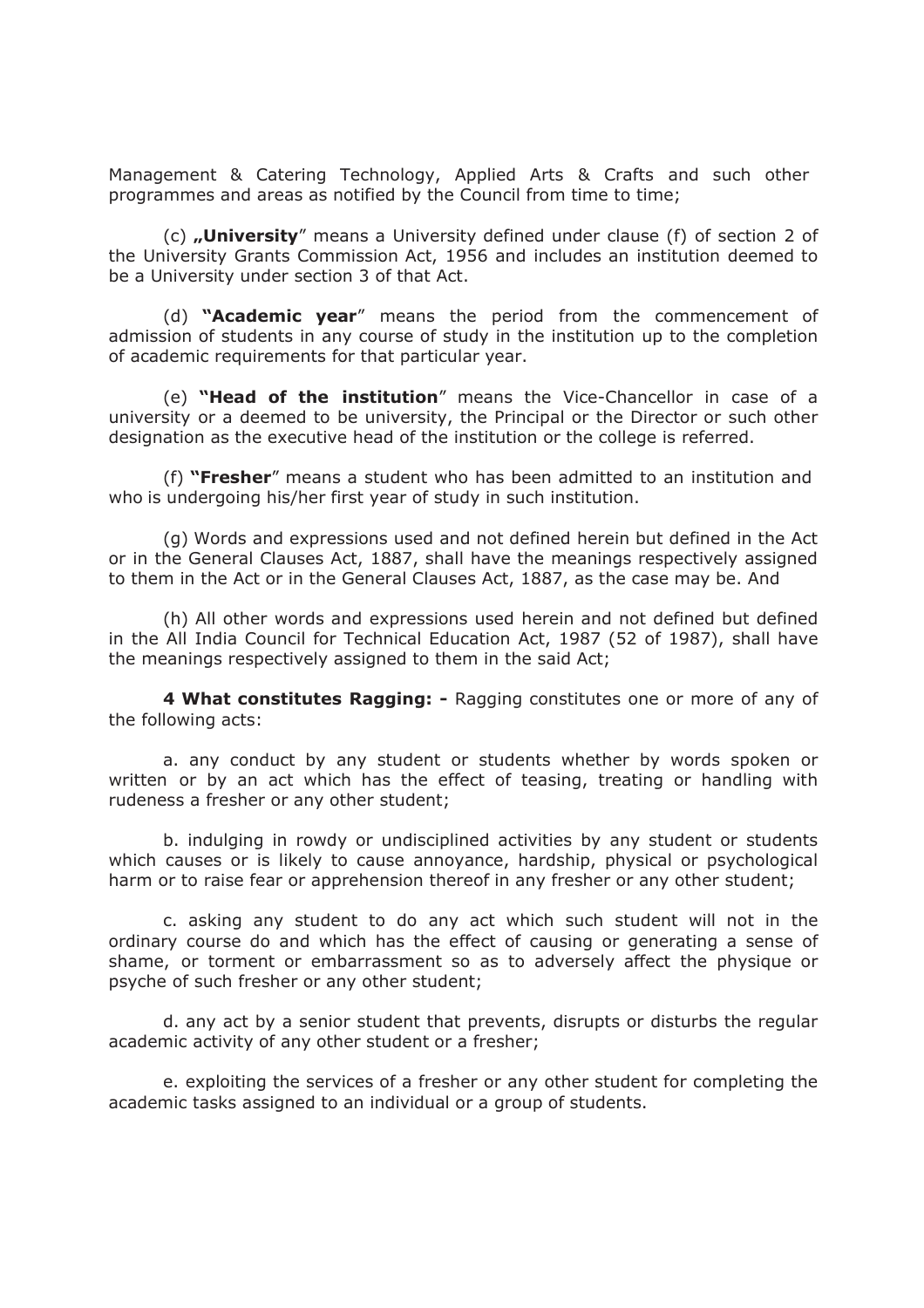f. any act of financial extortion or forceful expenditure burden put on a fresher or any other student by students;

g. any act of physical abuse including all variants of it: sexual abuse, homosexual assaults, stripping, forcing obscene and lewd acts, gestures, causing bodily harm or any other danger to health or person;

h. any act or abuse by spoken words, emails, posts, public insults which would also include deriving perverted pleasure, vicarious or sadistic thrill from actively or passively participating in the discomfiture to fresher or any other student;

i. any act that affects the mental health and self-confidence of a fresher or any other student with or without an intent to derive a sadistic pleasure or showing off power, authority or superiority by a student over any fresher or any other student.

#### **5. Measures for prevention of ragging:-**

It shall be mandatory for every technical Institution, University, deemed to be University imparting technical education to take following measures for prevention of ragging at such institutions.

1. The advertisement issued for admission by a technical institution, University including Deemed to be University concerned and/or the admission authority/ affiliating University/State Govt./UT/Central Govt. as the case may be, shall clearly mention that ragging is totally banned and anyone found guilty of ragging and/or abetting ragging is liable to be punished.

2. The "Prospectus" and other admission related documents shall contain directions of the Supreme Court Affiliating University/admission Authority/State Govt/Central Govt. shall make it mandatory for the institutions under their jurisdiction to compulsorily incorporate such information in their "Prospectus͉ .

These Regulations shall be printed in the brochure of admission/instruction booklet for candidates.

3. The application form for admission/enrolment shall have a printed affidavit, preferably both in English and Hindi and/or in one of the regional languages. The affidavit should be filled up and signed by the candidate to the effect that he/she is aware of the law regarding prohibition of ragging as well as the punishments, and that he/she, if found guilty of the offence of ragging and/or abetting ragging, is liable to be punished appropriately.

4. The application form shall also contain a printed affidavit, preferably both in English and Hindi and/or in one of the regional languages and the affidavit should be signed by the parent/guardian of the applicant to the effect that he/she is also aware of the law in this regard and agrees to abide by the punishment meted out to his/her ward in case the latter is found guilty of ragging and/or abetting ragging.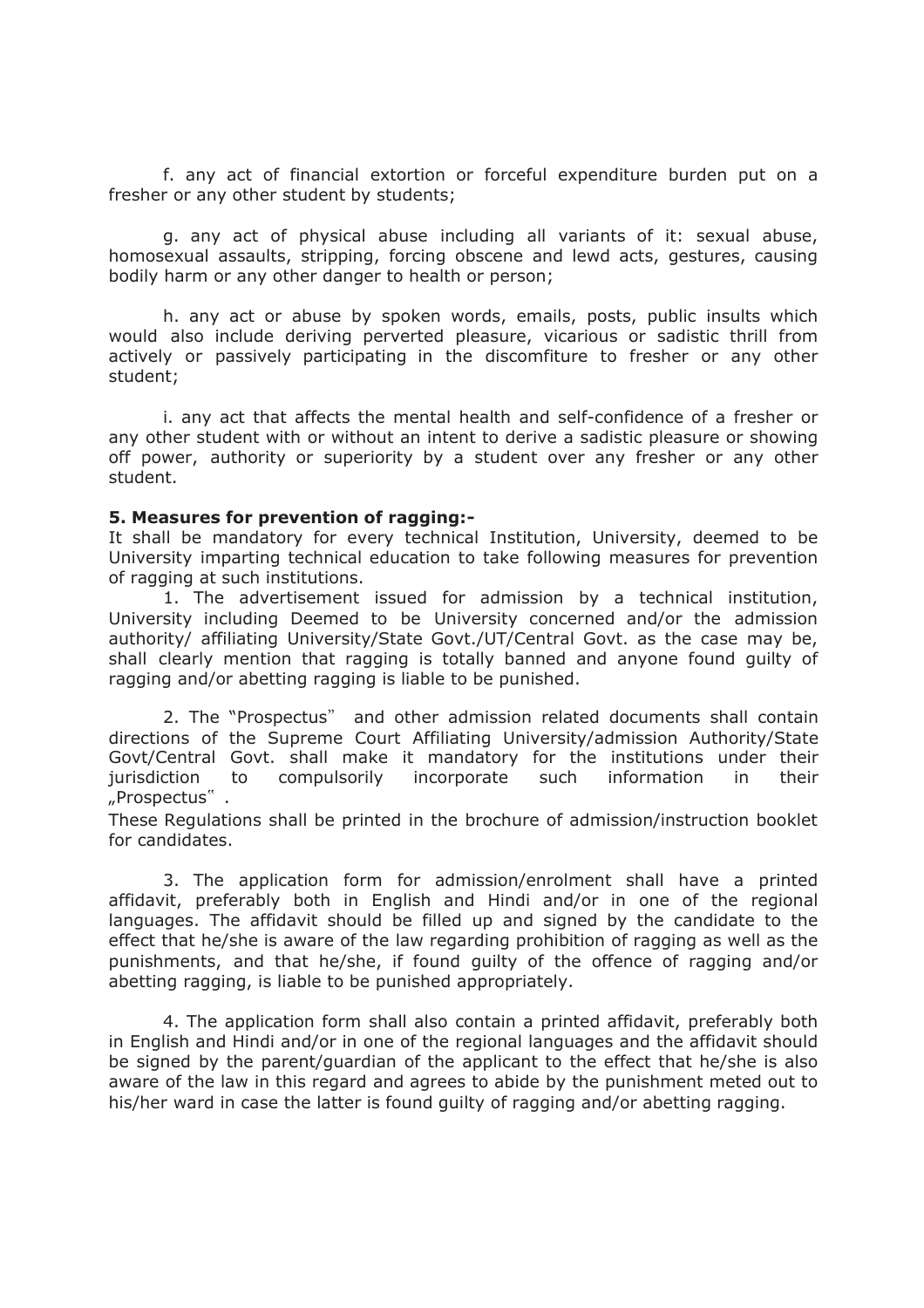5. The application for admission shall be accompanied by a document along with the School Leaving Certificate/Character Certificate which shall include a report on the behavioral patter of the applicant, so that the institution can thereafter keep intense watch upon the student who has a negative entry in this regard.

6. A student seeking admission to the hostel shall have to submit another affidavit along with his/her application for hostel accommodation that he/she is also aware of the law in this regard and agrees to abide by the punishments meted out if he/she is found guilty of ragging and/or abetting ragging.

7. Every technical institution, University including Deemed to be University imparting technical education shall maintain a proper record of the affidavits obtained to ensure its safe up keep thereof,including digital copies of the affidavits and such digital copy should be made available to the AICTE or to an Agency identified/nominated by AICTE.

8. The AICTE or an Agency identified/nominated for the purpose and affiliating Universities and Directorate of Technical Education of the concerned State Govt./UT shall maintain an appropriate data base of the affidavits in the digital form obtained from every student at the time of admission to the technical institutions, Universities including Deemed to be Universities imparting technical education.

9. Each batch of freshers should be divided into small groups and each such group shall be assigned to a member of staff. Such staff member should interact individually with each member of the group on daily basis to ascertain the problems/difficulties, if any faced by the freshers in the Institution and extend necessary help.

10. Incase of freshers admitted to a Hostel it shall be the responsibility of the teacher incharge of the group to co-ordinate with the warden of the Hostel and to make surprise visits to the rooms in the hostel where the members of the group are lodged. Freshers should be lodged in a separate hostel block wherever possible and where such facilities are not available, the college/institution shall ensure that seniors" access to freshers" accommodation is strictly monitored by wardens,

Security Guards and Staff.

11. Every institution should engage or seek the assistance of professional counselors at the time of admissions to counsel "freshers" in order to prepare them for the life ahead, particularly for adjusting to the life in hostels. At the

commencement of the academic session the Head of the technical Institution, University including Deemed to be University imparting technical education shall convene and address a meeting of various functionaries/agencies, like Wardens, representatives of students, parents/guardians, faculty, district administration including police, to discuss the measures to be taken to prevent ragging and steps to be taken to identify the offenders and punish them suitably.

12. Every fresher admitted to the technical Institution, University including Deemed to be University imparting technical education shall be given a printed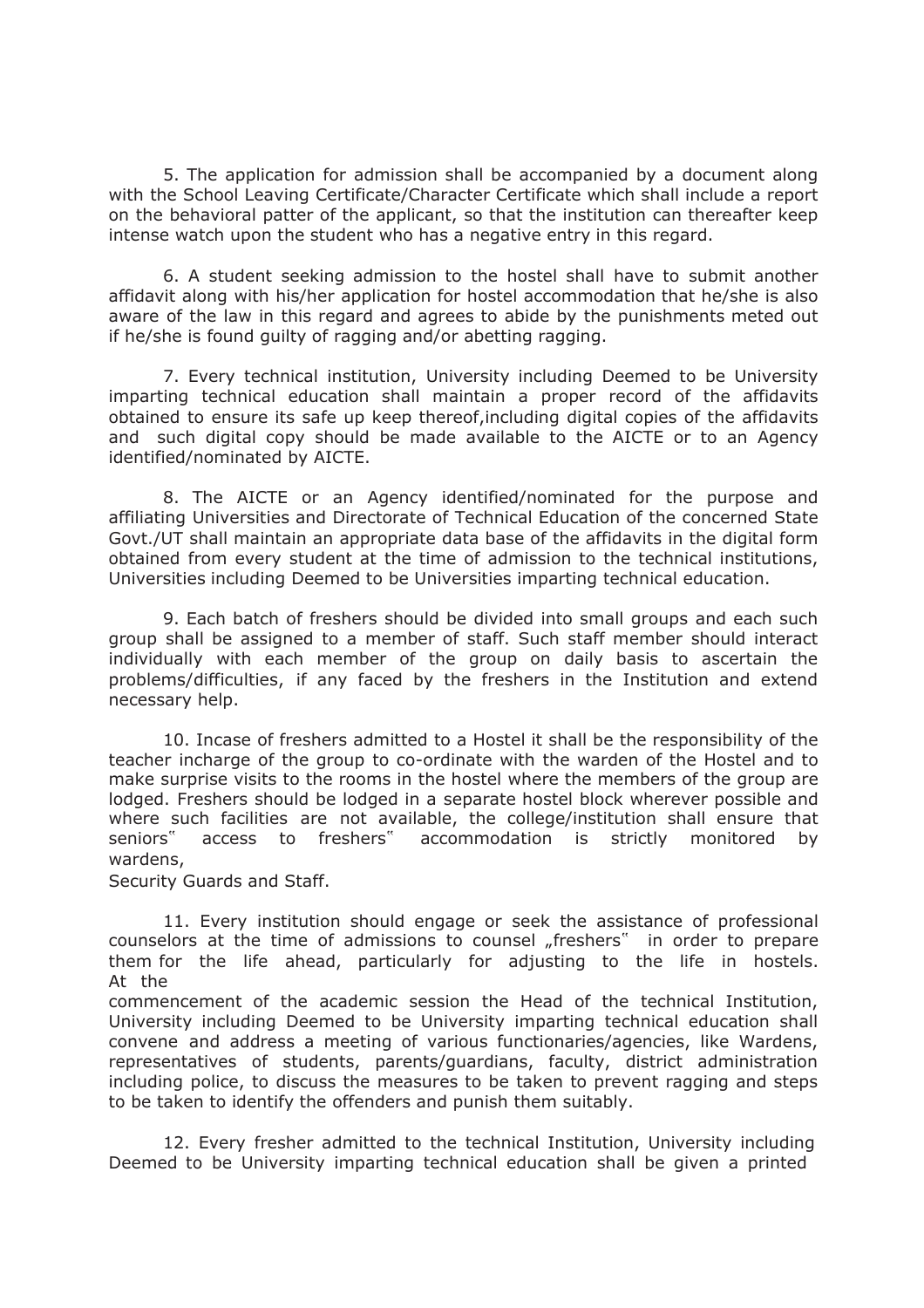information booklet detailing when and whom he/she has to turn to for help and guidance for various purposes (including Wardens, Head of the institution, members of the anti–ragging committee, relevant district and police authorities), addresses and telephone numbers of such persons/authorities, etc.

13. The technical institutions, University including Deemed to be University imparting technical education through the information booklet mentioned above shall explain to the new entrants the arrangements for their induction and orientation which promote efficient and effective means of integrating them fully as students.

14. The information booklet mentioned above shall also tell the freshers about their rights as bona fide students and clearly instructing them that they should desist from doing anything against their will even if ordered by the seniors, and that they have nothing to fear as the institution cares for them and shall not tolerate any atrocities against them.

15. The information booklet mentioned above shall contain a calendar of events and activities laid down by the institution to facilitate and complement familiarization of juniors with the academic environment of the institution.

16. To make the community at large and the students in particular aware of the dehumanizing effect of ragging, and the approach of the institution towards those indulging in ragging, big posters (preferably with different colors for the provisions of law, punishments, etc.) shall be prominently displayed on all Notice Boards of all departments, hostels and other buildings as well as at vulnerable places Some of such posters shall be of permanent nature in certain vulnerable places.

17. The technical Institution, University including Deemed to be University imparting technical education shall request the media to give adequate publicity to the law prohibiting ragging and the negative aspects of ragging and the institutions "s resolve to ban ragging and punish those found guilty without fear or favor.

18. The technical Institution, University including Deemed to be University imparting technical education shall identify, properly illuminate and man all vulnerable locations.

19. The technical Institution, University including Deemed to be University imparting technical education shall tighten security in its premises, especially at the vulnerable places. If necessary, intense policing shall be resorted to at such points at odd hours during the early months of the academic session.

20. The technical Institution, University including Deemed to be University imparting technical education shall utilize the vacation period before the start of the new academic year to launch wide publicity campaign against ragging through posters, information booklets, seminars, street plays, etc.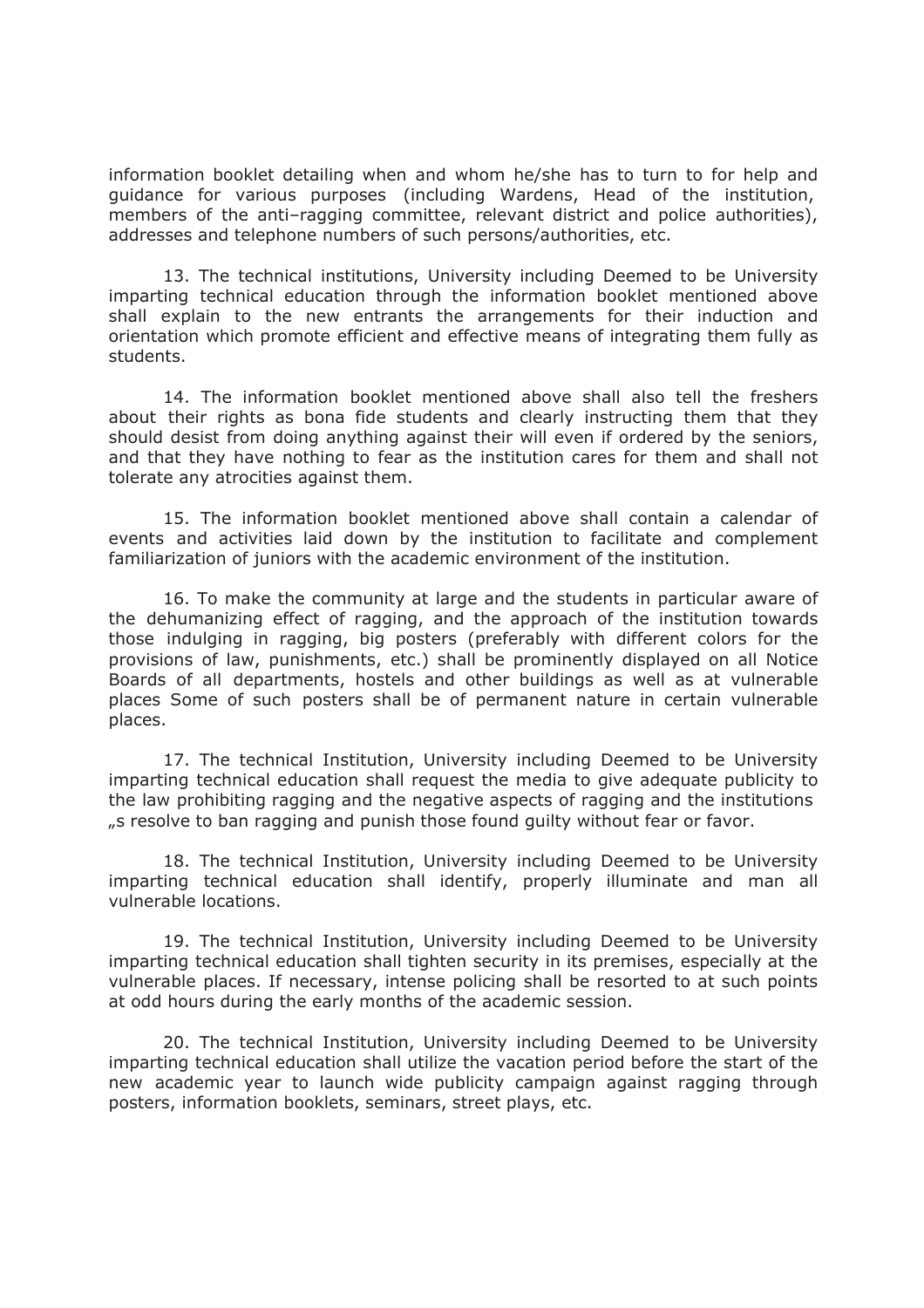21. The faculties/departments/units of the technical Institution, University including Deemed to be University imparting technical education shall have induction arrangements (including those which anticipate, identify and plan to meet any special needs of any specific section of students) in place well in advance of the beginning of the academic year with a clear sense of the main aims and objectives of the induction process.

22. Mobile Phones and other communication devices may be permitted in residential areas including hostels to provide access to the students particularly freshers, to reach out for help from teachers, parents and Institution authorities.

## **6. Monitoring mechanism in technical institution, University including Deemed to be University imparting technical education:-**

a) **Anti-ragging Committee**: Every institution University including Deemed to be University imparting technical education shall constitute a Committee to be known as the Anti-ragging Committee to be nominated and headed by the Head of the Institution, and consisting of representatives of civil and police administration, local media, Non Government Organizations involved in youth activities, representatives of faculty members, representatives of parents, representatives of students belonging to the freshers<sup>"</sup> category as well as senior students, non-teaching staff;

and shall have a diverse mix of membership in terms of level as well as gender.

b) It shall be the duty of the Anti-Ragging Committee to ensure compliance with the provisions of these Regulations as well as the provisions of any law for the time being in force concerning ragging; and also to monitor and oversee the performance of the Anti-Ragging Squad in prevention of ragging in the institution.

c) **Anti-Ragging Squad**: Every institution University including Deemed to be University imparting technical education shall also constitute a smaller body to be known as the Anti-Ragging Squad to be nominated by the Head of the Institution with such representation as may be considered necessary for maintaining vigil, oversight and patrolling functions and shall remain mobile, alert and active at all times. Provided that the Anti-Ragging Squad shall have representation of various members of the campus community and shall have no outside representation.

d) It shall be the duty of the Anti-Ragging Squad to be called upon to make surprise raids on hostels, and other places vulnerable to incidents and having the potential for ragging and shall be empowered to inspect such places.

e) It shall also be the duty of the Anti-Ragging Squad to conduct an on-the-spot enquiry into any incidents of ragging referred to it by the Head of the institution or any member of the faculty or any member of the staff or any student or any parent or guardian or any employee of a service provider or by any other person, as the case may be; and the enquiry report along with recommendations shall be submitted to the Anti-Ragging Committee for action. Provided that the Anti-Ragging Squad shall conduct such enquiry observing a fair and transparent procedure and the principles of natural justice and after giving adequate opportunity to the student or students accused of ragging and other witnesses to place before it the facts,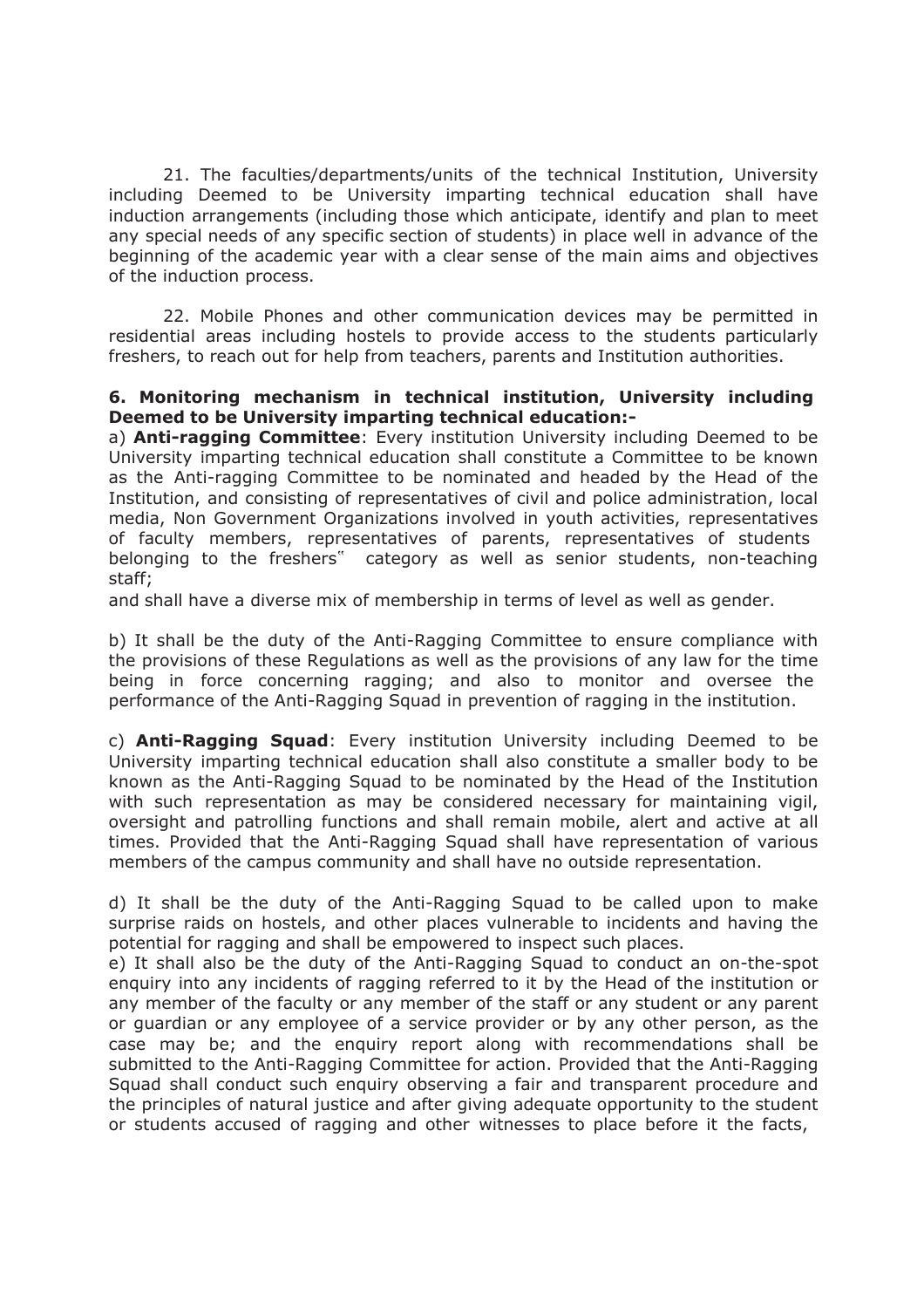documents and views concerning the incidents of ragging, and considerations such other relevant information as may be required.

f) **Mentoring Cell**: Every institution shall, at the end of each academic year, in order to promote the objectives of these Regulations, constitute a Mentoring Cell consisting of students volunteering to be Mentors for freshers, in the succeeding academic year; and there shall be as many levels or tiers of Mentors as the number of batches in the institution, at the rate of one Mentor for six freshers and one Mentor of a higher level for six Mentors of the lower level.

g) **Monitoring Cell on Ragging:**- The State Govt./UT and the affiliating University shall set up a Monitoring Cell on Ragging to coordinate with the institutions to monitor the activities of the Anti-Ragging Committees, Squads , and Mentoring Cells, regarding compliance with the instructions on conducting orientation programmes, counseling sessions, etc., and regarding the incidents of ragging, the problem faced by wardens and other officials, etc. This Cell shall also review the efforts made by such institutions to publicize anti-ragging measures, cross-verify the receipt of affidavits from candidates/students and their parents/guardians every year, and shall be the prime mover for initiating action by the University authorities to suitably amend the Statutes or Ordinances or Bye-laws to facilitate the implementation of anti ragging measures at the level of the institution.

h) The Monitoring Cell shall coordinate with the the institutions, universities including deemed to be universities imparting technical education to achieve the objectives of these Regulations; and the Monitoring Cell shall call for reports from the Heads of institutions in regard to the activities of the Anti-Ragging Committees, Anti-Ragging Squads, and the Mentoring Cells at the institutions, and it shall also keep itself abreast of the decisions of the Anti-Ragging Committees etc.

i) The Monitoring Cell shall also review the efforts made by institutions to publicize anti-ragging measures, soliciting of affidavits from parents/guardians and from students, each academic year, to abstain from ragging activities or willingness to be penalized for violation; and shall function as the prime mover for initiating action for amending the Statues or Ordinances or Bye-laws to facilitate the implementation of anti-ragging measures at the level of the institution.

## **7. Action to be taken against the Principal or the Head of the Institution/Faculty Members/Non-Teaching staff of technical institution, Universities including Deemed to be Universities imparting technical education.**

**1.** The Head of the Institution along with other administrative authorities should take adequate measures for prevention of ragging. Any lapse on the part of these authorities shall make them liable for criminal action for negligence of duty. The technical Institution, University including Deemed to be University imparting technical education should incorporate a clause in their letter of appointment that the Director, Faculty and other administrative Heads should ensure all possible steps for prevention of ragging in the premises of the educational institutions, and that they are liable for action, in case of non-compliance.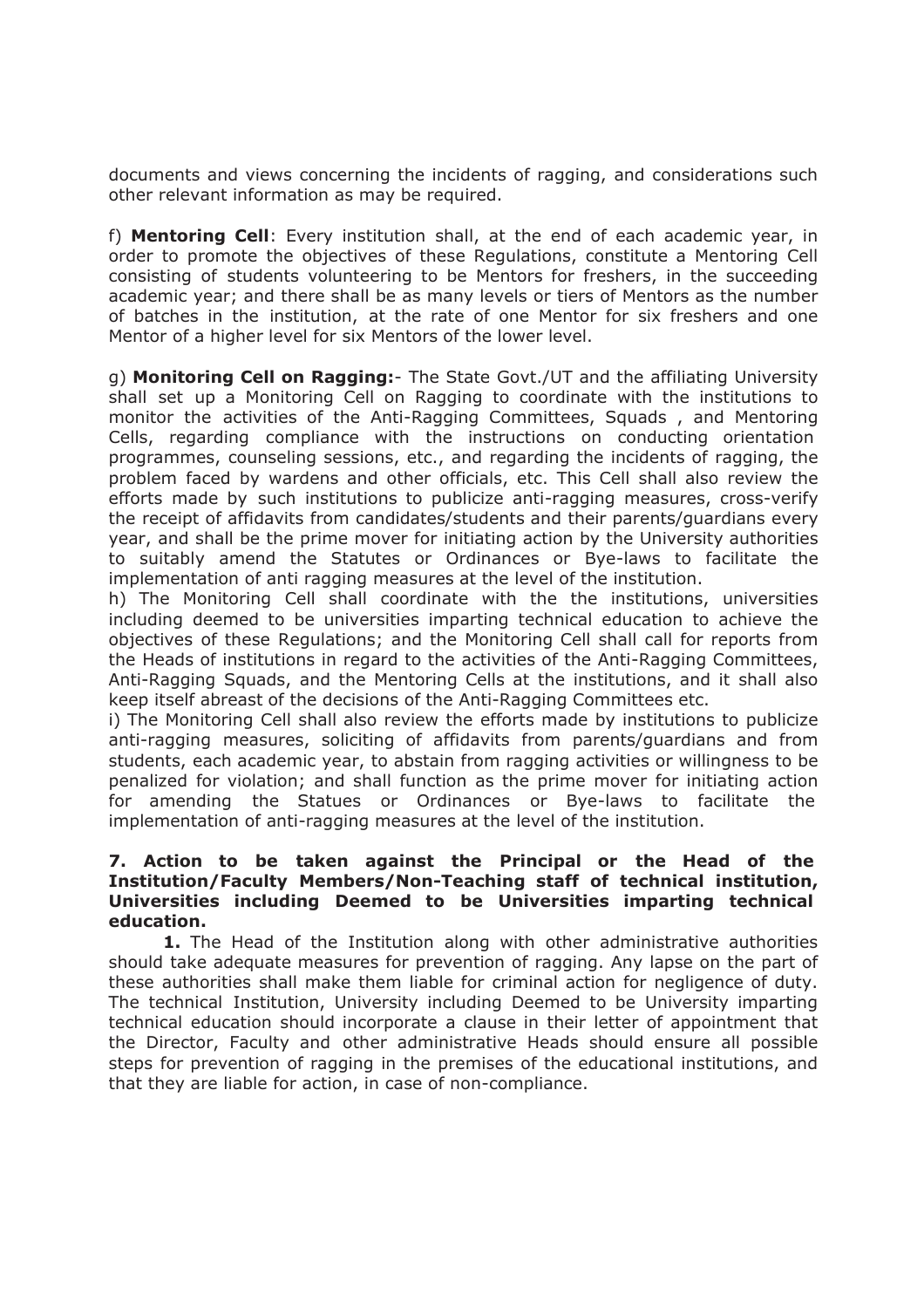**2.** The Principal or Head of the Institution/Department shall obtain an affidavit from every employee of the Institution including teaching/non-teaching staff, contract labor employed in the premises either for running canteen or as watch and ward staff or for cleaning or maintenance of the building, lawns etc. that he/she would report promptly any case of ragging which comes to his/her notice. A provision shall be made in the service rules for issuing certificates of appreciation to such members of the staff who report ragging which will form part of their service records.

**3.** Departmental enquiries shall be initiated, in addition to penal consequences against such heads of the Institution/Faculty members/non-teaching staff who display an apathetic or insensitive attitude towards complaints of ragging and would not take timely steps in the prevention of ragging and punishing those who rag.

**4.** The Principal or the Head of the Institution/Faculty Members/Non-Teaching staff, if found negligent in taking necessary measures for ensuring safety of students and preventing the ragging would be declared unfit for holding any post in any technical institution, University including Deemed to be University imparting technical education.

## **8. Actions to be taken against students for indulging and abetting ragging in technical institutions Universities including Deemed to be University imparting technical education:-**

1. The punishment to be meted out to the persons indulged in ragging has to be exemplary and justifiably harsh to act as a deterrent against recurrence of such incidents.

2. Every single incident of ragging a First Information Report (FIR) must be filed without exception by the institutional authorities with the local police authorities.

3. The Anti-Ragging Committee of the institution shall take an appropriate decision, with regard to punishment or otherwise, depending on the facts of each incident of ragging and nature and gravity of the incident of ragging.

4. a) Depending upon the nature and gravity of the offence as established the possible punishments for those found guilty of ragging at the institution level shall be any one or any combination of the following:-

(i) Cancellation of admission

(ii) Suspension from attending classes

(iii) Withholding/withdrawing scholarship/fellowship and other benefits

(iv) Debarring from appearing in any test/examination or other evaluation process (v) Withholding results

(vi) Debarring from representing the institution in any regional, national or international meet, tournament, youth festival, etc.

(vii) Suspension/expulsion from the hostel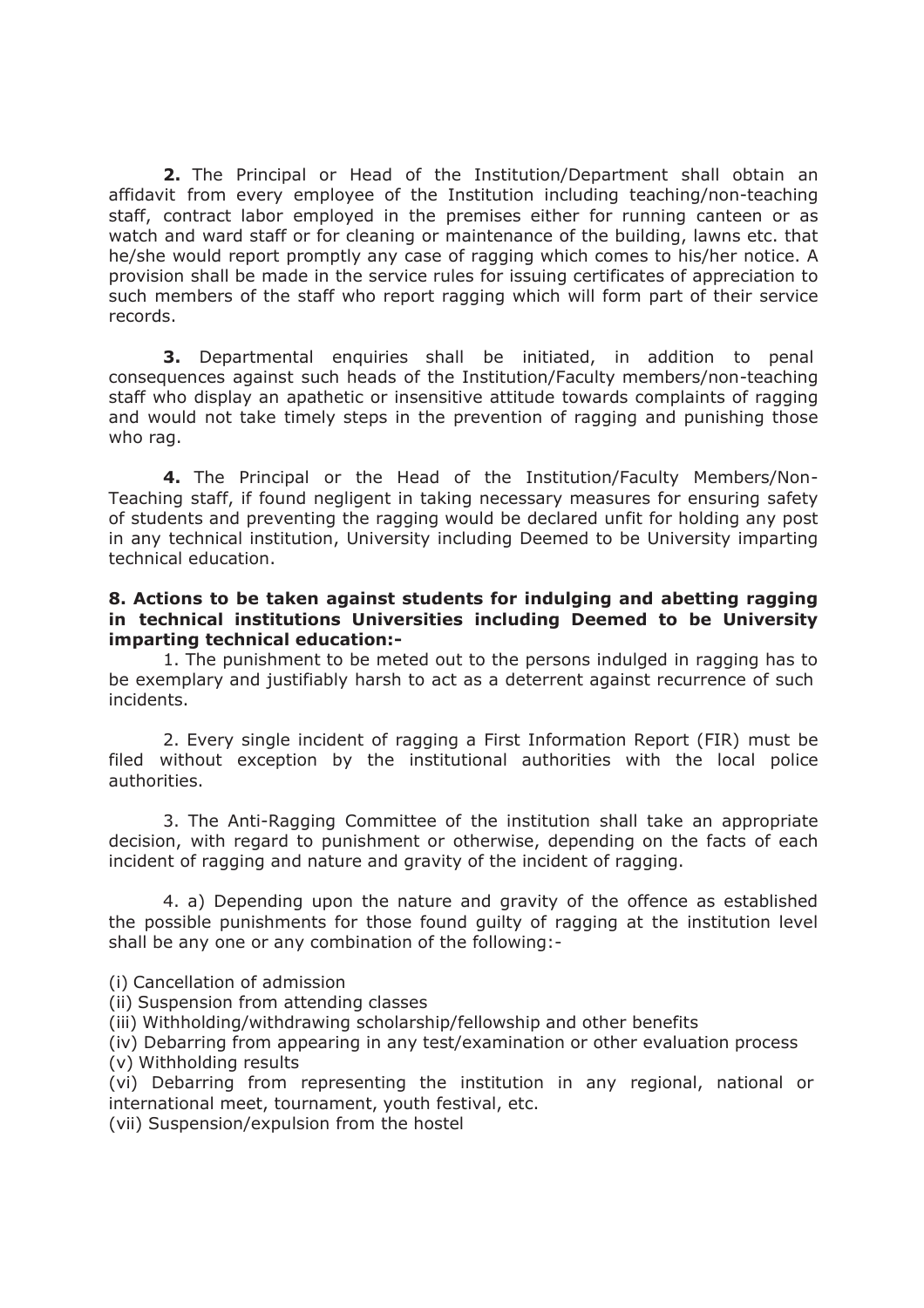(viii) Rustication from the institution for period ranging from 1 to 4 semesters (ix) Expulsion from the institution and consequent debarring from admission to any other institution. The institution of the contract of the contract of the contract of the contract of the contract of the contract of the contract of the contract of the contract of the contract of the contract of the cont

(x) Collective punishment: when the persons committing or abetting the crime of ragging are not identified, the institution shall resort to collective punishment as a deterrent to ensure community pressure on the potential raggers.

b) An appeal against the order of punishment by the Anti-Ragging Committee shall lie,

i. In case of an order of an institution, affiliated to or constituent part, of the University, to the Vice-Chancellor of the University;

ii. In case of an order of a University, to its Chancellor.

iii. In case of an institution of national importance created by an Act of Parliament, to the Chairman or Chancellor of the institution, as the case may be.

5. The institutional authorities shall intimate the incidents of ragging occurred in their premises along with actions taken to the Council form time to time.

## **9 Action to be taken against the technical Institution, University including Deemed to be University imparting technical education which fail to take measures for prevention of ragging:-**

1. Role of the concerned technical institutions, Universities including Deemed to be Universities imparting technical education shall be open to scrutiny for the purpose of finding out whether they have taken effective steps for preventing ragging and action taken against provision indulged and/or abetting ragging. The Council shall constitute Committees to inspect technical institutions, Universities including Deemed to be Universities imparting technical education to verify the status of anti ragging measures and to investigate specific instances of ragging and take appropriate action.

2. The technical Institution, University including Deemed to be University imparting technical education should submit an affidavit along with its compliance report submitted to AICTE annually with details of measures taken for prevention of ragging in technical institutions. The Compliance Report should also contain the details of the instances of ragging and action taken against students, and others for indulging and abetting ragging.

3. All Letters of Approval issued by AICTE such as extension of approval letters, letters issued for additional courses/increase in intake and letters issued for new technical institutions, release of grants, letters of approval issued to integrated campus, second shift etc. shall contain a specific clause of prevention of ragging.

4. The AICTE shall, in respect of any institution that fails to take adequate steps to prevent ragging or fails to act in accordance with these Regulations or fails to punish perpetrators or incidents of ragging suitably, take one of more of the following measures, namely;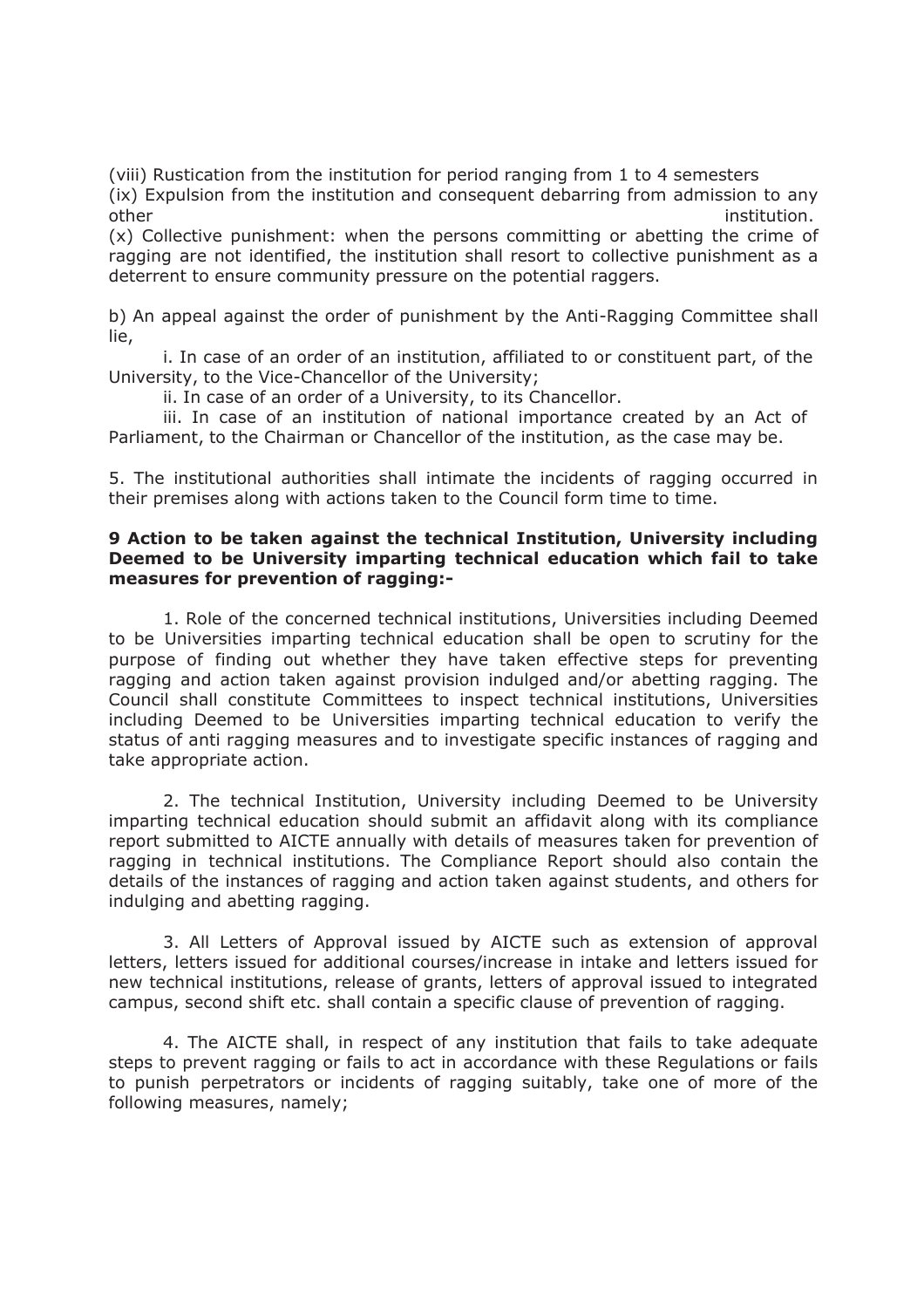i. No admission/Withdrawal of approval granted under section 10(k) of AICTE Act. ii. Withholding any grant allocated.

iii. Declaring the institution ineligible for consideration for any assistance under any of the general or special assistance programmes of the AICTE.

iv. Informing the general public, including potential candidates for admission, through a notice displayed prominently in the newspapers or other suitable media and posted on the website of the AICTE, declaring that the institution does not possess the minimum academic standards.

v. Taking such other action within its powers as it may deem fit and impose such other penalties as may be provided in the Act for such duration of time as the institution complies with the provisions of these Regulations.

5. As regards the Universities including Deemed to be Universities imparting technical education the actions proposed to be taken such as stopping release of grants, withdrawal of approval/recognition will be sent to University Grants Commission (UGC), Ministry of Human Resource Development (MHRD), Govt. of India and the concerned State Govt./UT. The UGC, MHRD Govt. of India, and the State Govt./UT concerned shall initiate immediate action on the recommendations of the Council.

## **10. Duties and Responsibilities of the All India Council for technical Education:-**

a) All India Council for technical Education, or the Central Government or the agency authorized for the purpose shall establish, fund and operate, a toll-free Anti-Ragging Helpline, operational round the clock, which could be accessed by students in distress owing to ragging related incidents.

b) Any distress message received at the Anti-Ragging Helpline shall be simultaneously relayed to the Head of the Institution, the Warden of the Hostels, the Nodal Officer of the affiliating University, if the incident reported has taken place in an institution in an institution

affiliated to a University, the concerned District authorities and if so required, the District Magistrate, and the Superintendent of Police, and shall also be web enabled so as to be in the public domain simultaneously for the media and citizens to access it.

c) The Head of the institution shall be obliged to act immediately in response to the information received from the Anti-Ragging Helpline as at sub-clause (b) of this clause.

d) The telephone numbers of the Anti-Ragging Helpline and all the important functionaries in every institution, Heads of institutions, faculty members, members of the anti-ragging committees and anti- ragging squads, district and sub-divisional authorities and state authorities, Wardens of hostels, and other functionaries or authorities where relevant, shall be widely disseminated for access or to seek help in emergencies.

f) The All India Council for technical Education, the Central Government or the agency authorized for the purpose shall maintain an appropriate data base to be created out of affidavits, affirmed by each student and his/her parents/guardians